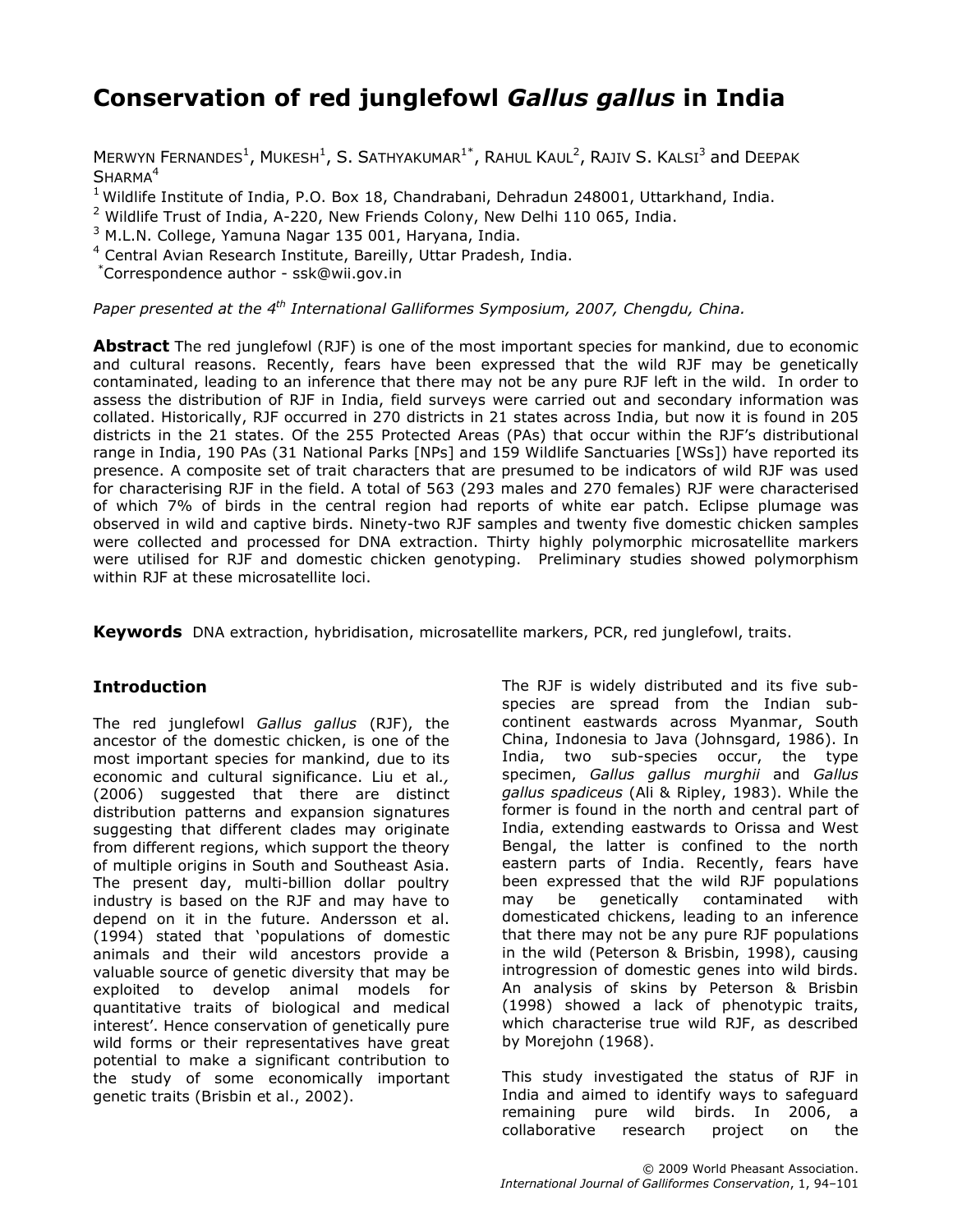conservation of RJF was initiated focussing on, 1) an assessment of the current status and distribution of RJF in India; 2) the identification of pure RJF populations by molecular studies; 3) investigations into social interactions between wild RJF and domestic or feral chicken and 4) the development of a conservation action plan for RJF.

This paper presents the preliminary findings on the current status and distribution of RJF in India, standardisation of DNA extraction protocols for various sample types, optimisation of PCR condition and amplification of seven microsatellite loci in extracted DNA samples. The proposed plan of work is also presented and discussed.

## **Methods**

#### Assessing the status and distribution of RJF in India

In order to assess the distribution of RJF in India, primary and secondary data was collated. Secondary data was gathered through literature, questionnaire surveys and reliable personal communication. Ad libitum surveys using the encounter rate method were carried out to obtain abundance estimates using direct (sightings) or indirect (calls) methods (Bibby et al., 1992). The data (primary and secondary) were digitalized in a Geographical Information System (GIS) using ARCinfo software. A rulebased model was created using forest cover and elevation below 2500 m. A minimum of two transects were selected within represented habitat types, which were traversed a minimum of three times. The encounter rates were pooled for the different forest types.

## Identification of pure RJF by molecular genetic studies

A composite set of traits were complied to identify pure wild RJF from introgressed hybrids (Morejohn, 1968; Johnsgard, 1986; Peterson & Brisbin, 1998; Kaul et al., 2004). The traits used were yellow-coloured hackles, slender smooth thin black legs, a white patch on the upper tail coverts, elongated sickle shape central tail feathers and horizontal tail carriage in males. Males moult during the post breeding season and have an eclipse plumage.

#### Sampling for genetic analysis

Wild RJF were live-trapped using modified foothold snares (Ramesh & Kalsi, 2007) with the help of local bird-trappers in different RJF range states in India. The birds were carefully handled during sample collection and released.

Samples were also collected from the captive RJF. Blood was collected from the brachial vein of live trapped individuals and stored in DNA zol BD as well as on FTA cards (Mackey et al., 1997). Freshly pulled primary feathers were stored in 70% alcohol, while moulted feathers and hatched egg shells were collected and stored in a zip lock bag for dry preservation.

#### DNA Extraction from whole blood, tissue, feather and egg shell membrane

Genomic DNA was extracted from blood following DNA zol BD based protocol Mackey et al., 1996. For tissue, feathers and egg shell membrane DNA was extracted using Qiagen DNeasy tissue kit (Qiagen, Germany) according to the manufacturer's protocol with the following alterations: addition of 100 mg/ml DTT solution in the lysis buffer, digestion was performed overnight at  $55^{\circ}$ C in a shaking water bath and addition of ice chilled ethanol for better precipitation and DNA was finally recovered in 80-100 µl of elution buffer. DNA was quantified with UV spectrophotometer and concentration was adjusted to approximately 50-80 ng/µl with TE buffer.

## Microsatellite markers

A set of thirty highly polymorphic microsatellite markers were utilised for genotyping of RJF and domestic chicken (TABLE 3). (http:// dad.fao.org/en/refer/library /guidelin/marker.pdf)

#### Optimisation of cycling condition and amplification of microsatellite loci

For initial standardisation, reported conditions were tested first and modified to obtain optimal results. Annealing temperature for each locus was optimised in a gradient PCR and seven microsatellite loci were amplified in extracted DNA samples. PCR amplification was performed in a 10 µl reaction volume. Each reaction consists 1X PCR Buffer (50 mM Kcl, 10 mM Tris-Hcl), 1.5 mM Mgcl<sub>2</sub>, 200  $\mu$ M of each d-NTPs, 25X BSA, 10 p-mole of each primer (forward and reverse), 0.5 unit of Taq DNA polymerase, 50 to 80 ng of genomic DNA. Protocol for PCR reaction was comprised of an initial denaturation at  $94^{\circ}$ C for 2 minute, followed by 35 cycles of denaturation at  $94^{\circ}$ C for 45 seconds, primer annealing for 45 seconds at 55<sup>o</sup>C, primer extension for 1 minute at  $72^{\circ}$ C and a final extension of 10 minutes at  $72^{\circ}$ C. About 5 µl of PCR product was resolved on 2.0 % Agarose, 100 bp ladder was used as molecular size markers.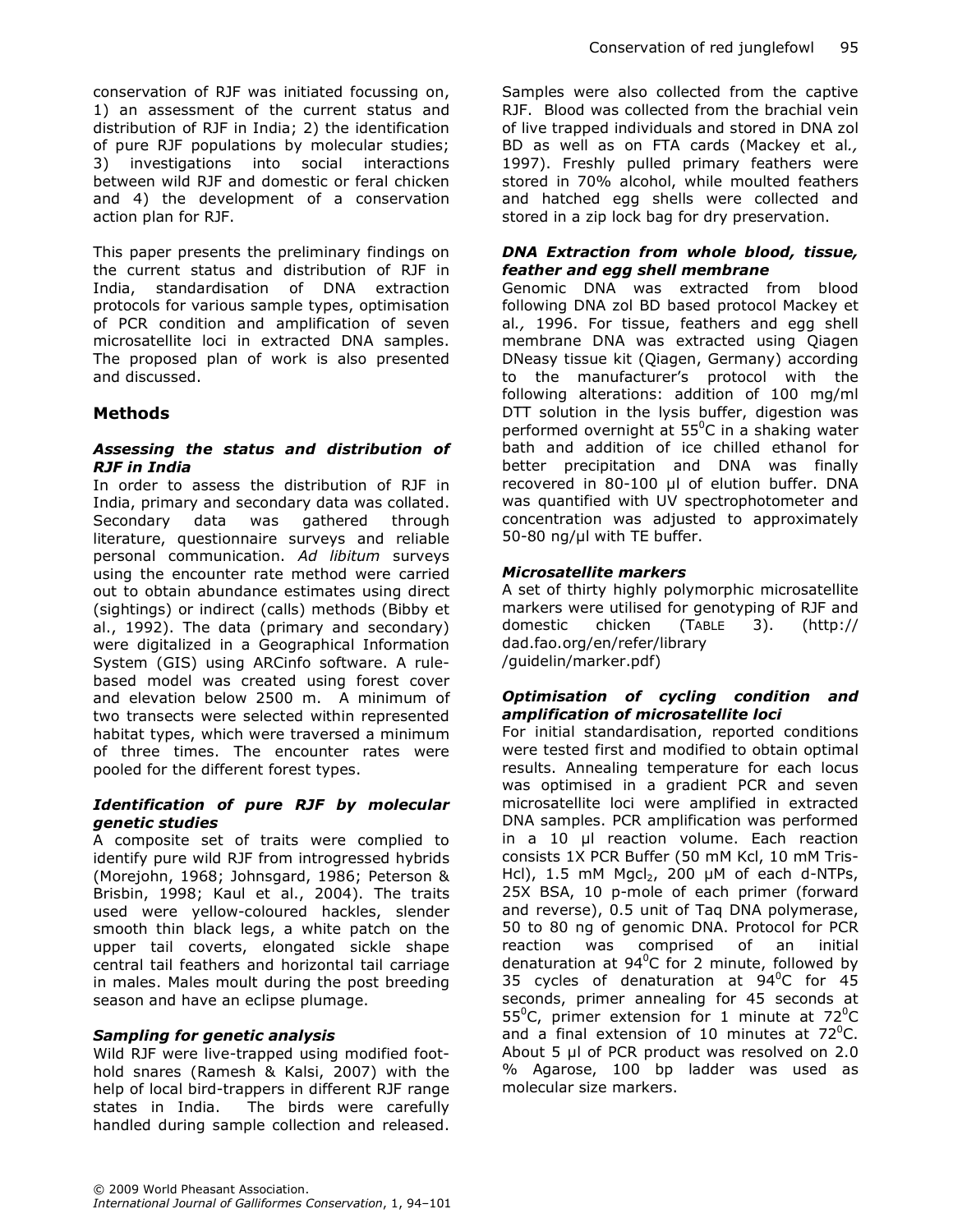TABLE 1 Collection of RJF and domestic chicken samples in different states

| <b>State</b>         |      | <b>RJF Samples</b> | Domestic<br>Chicken |
|----------------------|------|--------------------|---------------------|
|                      | Wild | Captivity          | <b>Samples</b>      |
| Jammu<br>and         | 2    |                    | 9                   |
| Kashmir              |      |                    |                     |
| Himachal             | 2    | 25                 | 1                   |
| Pradesh              |      |                    |                     |
| Uttarakhand          | 9    | 2                  | 4                   |
| Haryana              |      | 9                  | 2                   |
| <b>Uttar Pradesh</b> |      | 16                 |                     |
| Chhatisgarh          | 2    |                    | 1                   |
| Bihar                | 8    | 2                  | 5                   |
| West Bengal          |      |                    | $\mathbf{1}$        |
| Sikkim               | 1    |                    |                     |
| Orissa               | 4    |                    | 2                   |
| Andhra               |      | 4                  |                     |
| Pradesh              |      |                    |                     |
| Assam                | 2    |                    |                     |
| Nagaland             | 1    |                    |                     |
| Mizoram              | 1    |                    |                     |
| Meghalaya            | 2    |                    |                     |

## Results

## Distribution of RJF Gallus gallus in India

The current distribution of RJF based on the rule model is  $c$ 652,000 km<sup>2</sup> (FIG. 1). The species is present in 205 Districts in 21 range states in India. Of the 255 PAs that occur within the RJF distribution range in India, 190 PAs (31 NPs and 159 WSs) have reported presence in their areas. During March 2007, there were 209 individuals (74 males: 80 females: 55 chicks) RJF in captivity in the various zoos and pheasantries in the states of Andhra Pradesh, Delhi, Haryana, Himachal Pradesh and Uttar Pradesh.

As there are no population estimates for RJF in the Pas, an encounter rate method was used. A total of 38 trails covering 358 km were<br>traversed taking 546 man hours. The 546 man hours. The encounters rate was pooled together for similar habitats (TABLE 2). The encounter rate was the highest for the summer months in the Shivalik Region. This area also had the highest variance around the estimate, suggesting that more sampling is needed for the area.

## Morphological traits

In total, 563 RJF (293 males and 270 females) were sighted during the field surveys. All males had the presence of yellowish hackles, slatey black thin tarsus and white ear lobes in 7% (n= 5) of the central region, while other areas had pinkish ear lobes. The tail carriage was difficult to characterise, but the presence of the sickle feather was prominent in all cases. In 30% of females, the comb was either rudimentary or absent, while in the rest, classification was not possible. This was mainly due to cryptic colouration and behaviour. Eclipse plumage was also observed in RJFs  $(n = 70)$ , however captive populations that were examined at the Morni Hill Pheasantry during the period July – September and these also had eclipse plumage.



FIG. 1 Current distribution of Red Junglefowl in India.

## Isolation of genomic DNA from different tissues

A total of 92 samples of RJF and 25 samples of domestic chicken were collected from various parts of India (TABLE 1). Of these 50 samples were from wild and 42 samples from captivity. The genomic DNA was extracted from blood, tissue, feather follicles and egg shell membrane. A good quality and quantity of genomic DNA was obtained from whole blood following DNA zol BD protocol (FIG. 2). DNA was also extractable from tissue, feather follicle and egg shell membrane, but the quantity as well as quality of genomic DNA extracted from feather follicle and egg membrane was much lower in comparison to the DNA extracted from tissue (FIG. 3).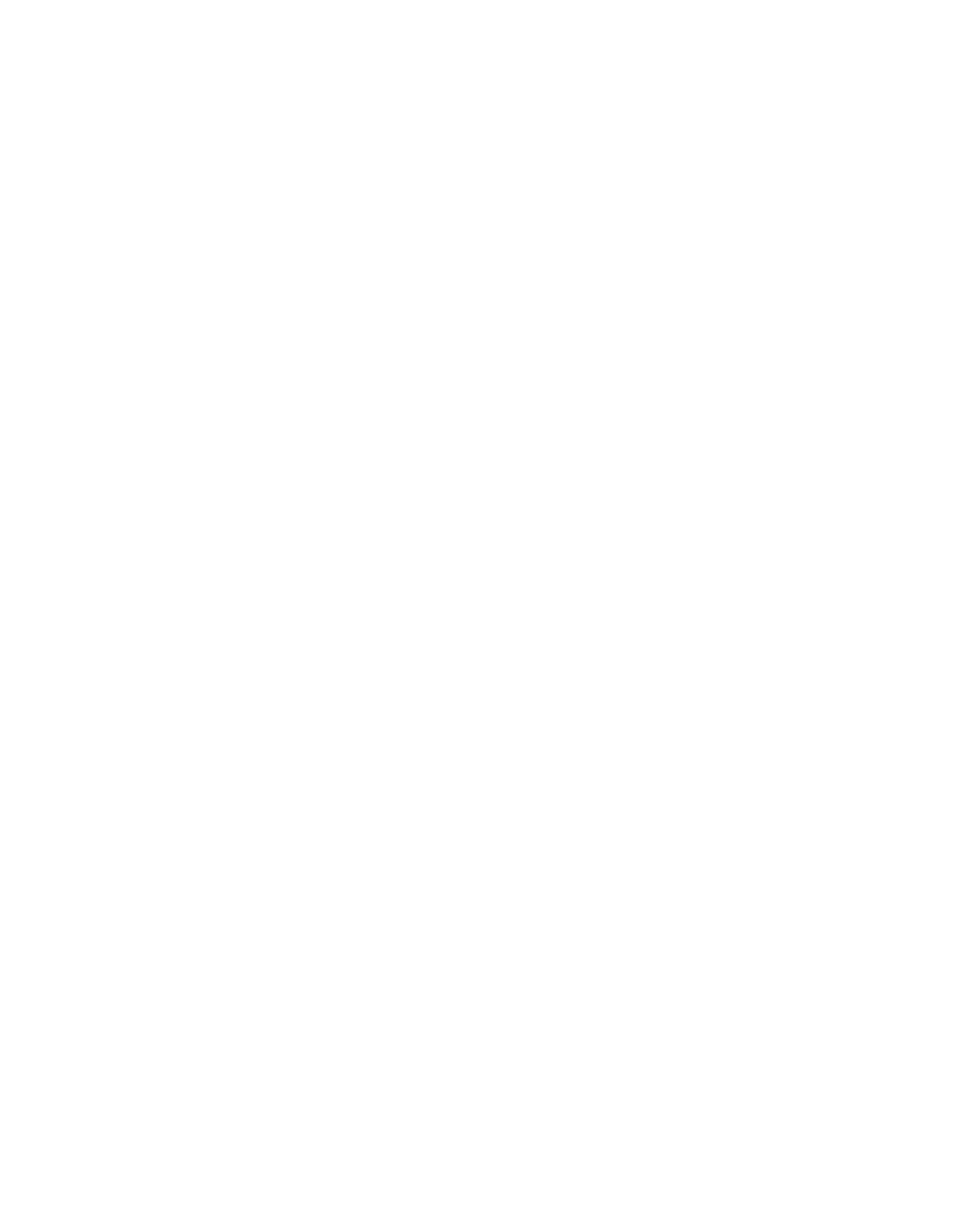TABLE 2 Encounter rate (No/km) for Red Junglefowl in various habitat types in India.

| <b>Habitat types</b>  | Area                           | Months   | <b>Transects</b><br>(no, km) | Birds (mean no<br>per $km \pm s.e$ ) |
|-----------------------|--------------------------------|----------|------------------------------|--------------------------------------|
| Mangroves             | Bhittarkanika                  | Nov      | 4, 9.8                       | $1.36 \pm 0.29$                      |
| Moist mixed forest    | parts of Orissa & Udanti<br>WS | Nov-Dec  | 10, 46                       | $0.17 \pm 0.09$                      |
| Dry deciduous         | parts of Andhra Pradesh        | Dec-Jan  | 16, 103                      | O                                    |
| Moist mixed forest    | Meghalaya & Assam              | Feb-Mar  | 18, 72                       | $0.47 \pm 0.26$                      |
| Grassland<br>Woodland | & Assam floodplains            | Mar-Apr  | 18, 40                       | $1.43 \pm 0.21$                      |
| <b>Shivaliks</b>      | Uttarakhand                    | Mav      | 12,19.2                      | $5.06 \pm 1.26$                      |
| Himalayan foothills   | Himachal Pradesh               | Jun-July | 8, 18                        | $0.69 \pm 0.30$                      |



FIG. 2 Gel electrophoresis (0.8% agarose) of extracted DNA, L - 1Kb ladder, Lane 1 to 12 RJF samples, Lane 13 to 24 domestic chickens.



FIG 3 Gel electrophoresis (0.8% agarose) of extracted DNA,  $L - 1Kb$  ladder, lanes  $1 = 1$ olood,  $2 & 3 =$  tissue,  $4 =$  pulled feathers,  $5 =$  fallen feathers and  $6 =$  egg shell.

#### Optimisation of PCR assay for microsatellite genotyping

PCR cycling condition was optimised for all microsatellite loci and the optimised annealing temperature are given in TABLE 3. Annealing temperature for each locus was optimised in a gradient PCR (FIG. 4) and seven microsatellite loci were amplified in extracted DNA samples. The amplification success rate showed a discrepancy with sample types as the blood and tissue sample showed a higher success rate, followed by feathers while with egg shell, the success rate was least (FIG. 5). The average allele sizes for microsatellite loci was similar to those reported by Weigend (pers. comm.).

TABLE 3 Microsatellite markers used.

| Marker  | Chrom          | <b>Allele Range</b> | Т <sub>а</sub>  |
|---------|----------------|---------------------|-----------------|
|         | osome          |                     |                 |
| ADL0268 | $\mathbf 1$    | 102-116             | $60^0C$         |
| MCW0206 | 2<br>3         | 221-249             | $60^0 C$        |
| LEI0166 |                | 354-370             | $60^0 C$        |
| MCW0020 | $\mathbf{1}$   | 179-185             | $60^0$ C        |
| MCW0037 | 3              | 154-160             | 64 $^{\rm 0}$ C |
| LEI0192 | 6              | 244-370             | $60^0 C$        |
| ADL0112 | 10             | 120-134             | $58^0$ C        |
| MCW0295 | 4              | 88-106              | $60^0 C$        |
| MCW0067 | 8              | 176-186             | $60^0 C$        |
| MCW0104 | 13             | 190-234             | $60^0 C$        |
| MCW0111 | 1              | 96-120              | $60^0 C$        |
| MCW0034 | $\overline{2}$ | 212-246             | $60^0 C$        |
| MCW0222 | 3              | 220-226             | $60^0 C$        |
| LEI0094 | 4              | 247-287             | $60^0 C$        |
| MCW0216 | 13             | 139-149             | $60^0 C$        |
| MCW0081 | 5              | 112-135             | $60^0 C$        |
| MCW0330 | 17             | 256-300             | $60^0 C$        |
| LEI0234 | 2              | 216-364             | $60^0 C$        |
| MCW0103 | 3              | 266-270             | 64 $^{\rm 0}$ C |
| MCW0098 | 4              | 261-265             | $60^0$ C        |
| MCW0284 | 4              | 235-243             | $60^0 C$        |
| MCW0069 | E60C0<br>4W23  | 158-176             | $60^0 C$        |
| MCW0016 | 3              | 162-206             | $60^0 C$        |
| MCW0078 | 5              | 135-147             | $60^0 C$        |
| MCW0014 | 6              | 164-182             | $58^0$ C        |
| MCW0183 | 7              | 296-326             | $58^0$ C        |
| MCW0123 | 14             | 76-100              | $60^0$ C        |
| MCW0165 | 23             | 114-118             | $60^0 C$        |
| MCW0248 | W29            | 205-225             | $60^0 C$        |
| ADL0278 | 8              | 114-126             | $60^0$ C        |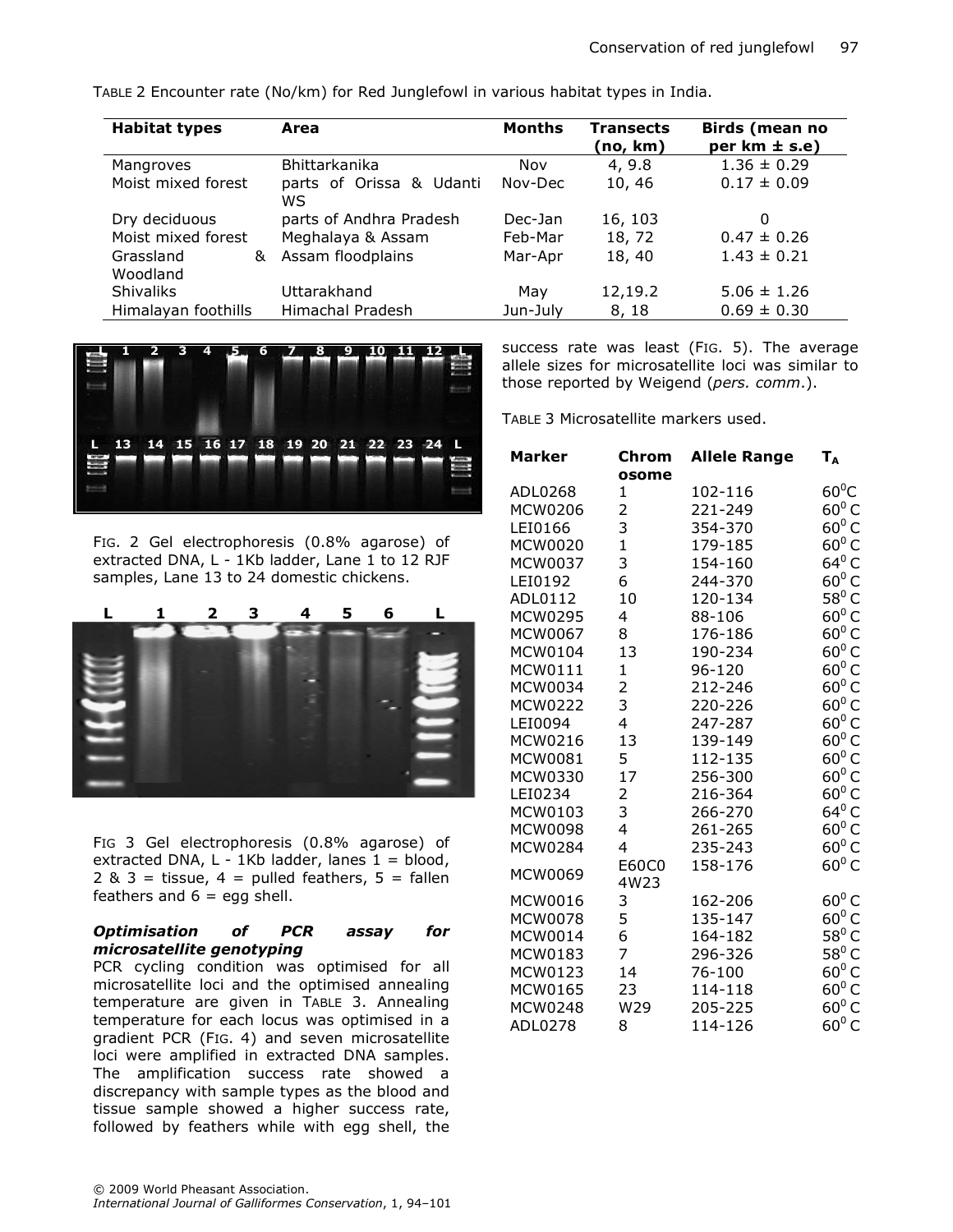# **Discussion**

The present state-wise distribution obtained by 'presence' only data is the same in comparison to the historical distribution of Hume & Marshall (1879), Ali & Ripley (1983) and Madge & McGowan (2002). The distribution range is restricted in certain states due to geographical barriers, environmental elevation gradients and human disturbances. Within central India, the RJF is not reported beyond the west bank of the Pench River (R. Jayapal pers. comm). Ali & Ripley (1983) demarcate the southern most distribution of RJF to be near Rajahmundry but there are records by Nagula et al. (1997) of RJF in Eturnagaram WS. The present survey did not record presence of RJF within these sanctuaries, but the species was recorded on the west bank of the Godavari River at Pollavaram and hence it is proposed that further effort is required in order to confirm its status as it forms the southern most distribution for this species. From the rule based model, it is clear that the distribution is split into two broad regions the north – northeast region and central region (FIG. 1). The distribution from the north to the northeast region is connected through Nepal, while the central region is disconnected from the northeast as there is no forest connectivity in Bangladesh from its eastern side to its mangrove forest. To better understand the RJF habitat relationship, habitat suitability modelling will be taken up with the help of Landsat imagery using geographical and habitat variables. From this predictive distribution the analysed genetic data will be overlaid so as to give different regions with respect to pure and hybrids.



FIG. 4 Standardisation of annealing temperature for amplification of thirty microsatellite loci, L - 100bp, annealing temperature  $1 - 55^{\circ}$ C,  $2 - 56.7^{\circ}$ C,  $3 - 59.3^{\circ}$ C,  $4 - 62.4^{\circ}$ C,  $5 - 64.3^{\circ}$ C and  $6 - 65.0^{\circ}$ C.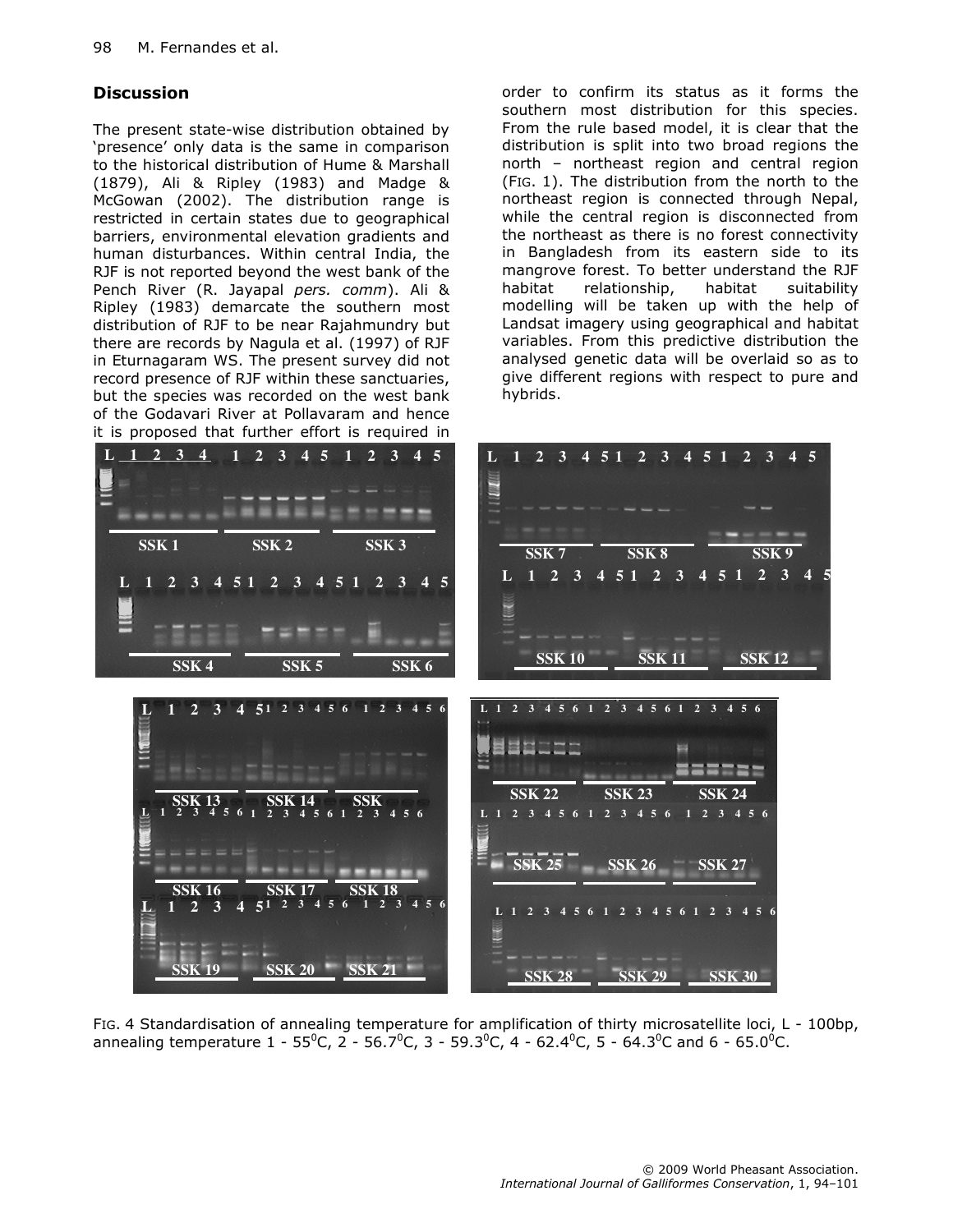

FIG. 5 Amplification success rate in reference of sample types

Due to the varied habitat in the distribution range there were constraints in transect repeatability in different seasons hence detection probabilities were not included in the abundance estimates. However, we propose to correct for detection probabilities in the different habitats and seasons for the different zones in India by repeating surveys within these same areas, which will give an abundance estimate.

In this study different samples were used for DNA extraction. The blood and tissue proved to be very good samples types for DNA extraction. Avian blood, having nucleated red blood corpuscles (RBCs), is always the sample of choice for DNA extraction. Earlier studies also showed that genomic DNA of good quality, as well as quantity, can be extracted from frozen and stored chicken blood (Sharma & Appa Rao, 2000). Extraction of genomic DNA from feather follicle and egg shell membrane is the noninvasive method. The quantity of genomic DNA extracted was quite low with these samples but was enough for PCR amplification.

PCR amplification is influenced by number of factors such as quality and quantity of genomic DNA, concentration of magnesium ions and dNTPs and annealing temperature (Williams et al. 1993) hence, the initial standardisation of PCR amplification conditions are often necessary to get optimum amplification. These amplified products were resolved on 3% agarose gel and the average allele size observed for these microsatellite markers were in accordance with that reported by Weigend (pers. comm.). Since the microsatellite alleles differ in few base pairs with each other at a given locus, the ordinary agarose gel is not sufficient to differentiate the alleles. Hence for better allele differentiation, the amplified product will need to be resolved on metaphor agarose or 4 - 5% denaturing polyacrylamide

© 2009 World Pheasant Association. International Journal of Galliformes Conservation, 1, 94–101

gels or on automated DNA sequencer. Sharma (2006) reported polymorphism not only within RJF population, but also between RJF and chicken breeds on 3.5 % metaphor agarose.

Though these preliminary studies showed the presence of polymorphism within RJF population at these seven microsatellite loci, these microsatellite markers, as well as another 23 markers, will be used to develop the microsatellite profile of RJF population using automated DNA sequencer. These microsatellite allelic profiles will be utilised for estimating the genetic diversity present within the RJF population. Such estimates will be suggestive of existing genetic variability between the RJF populations from different regions of the country. Further genetic distance analysis will be undertaken using the microsatellite allelic profile of RJF with that of chicken and used in testing the purity of RJF. Since the introgression of domesticated chicken genes in wild RJF might affect the phenotypic expression of physical traits such as eclipse plumage, hen's comb, leg colour, horizontal body posture and tail carriage, simpler and a shorter call, it may be necessary to correlate the genetic purity and the physical traits in order to identify pure RJF.

A few sites within the distribution range such as Sariyanj (Himachal Pradesh) will be taken up for intensive studies. These sites will try to address issues with respect to the ecology and behaviour (interactions) of wild RJF with the domestic fowl.

# Acknowledgements

We thank the Director, Dean and Faculty Members Wildlife Institute of India, Executive Director and staff of Wildlife Trust of India, Principal and staff of MLN College, for their encouragement and support. We thank the State Forest/Wildlife Departments of the RJF range states for granting us permission to conduct field work and sample collections. We thank the PCCF's , CWLWs, Park Managers, Zoo Curators and field staff in the RJF Range States for their help and cooperation during field work. Our thanks are due to Shri Qamar Qureshi and Dr K. Ramesh for reviews and comments on the manuscript; and to Dr. S.P.Goyal, Dr K. Sankar, Shri Pratap Singh, Shri Dhananjay Mohan, Dr. Manoj Aggarwal and Dr. R. Jayapal for their inputs. We acknowledge the help provided by the researchers of the WII's All India Tiger Monitoring Project, field assistants and bird trappers.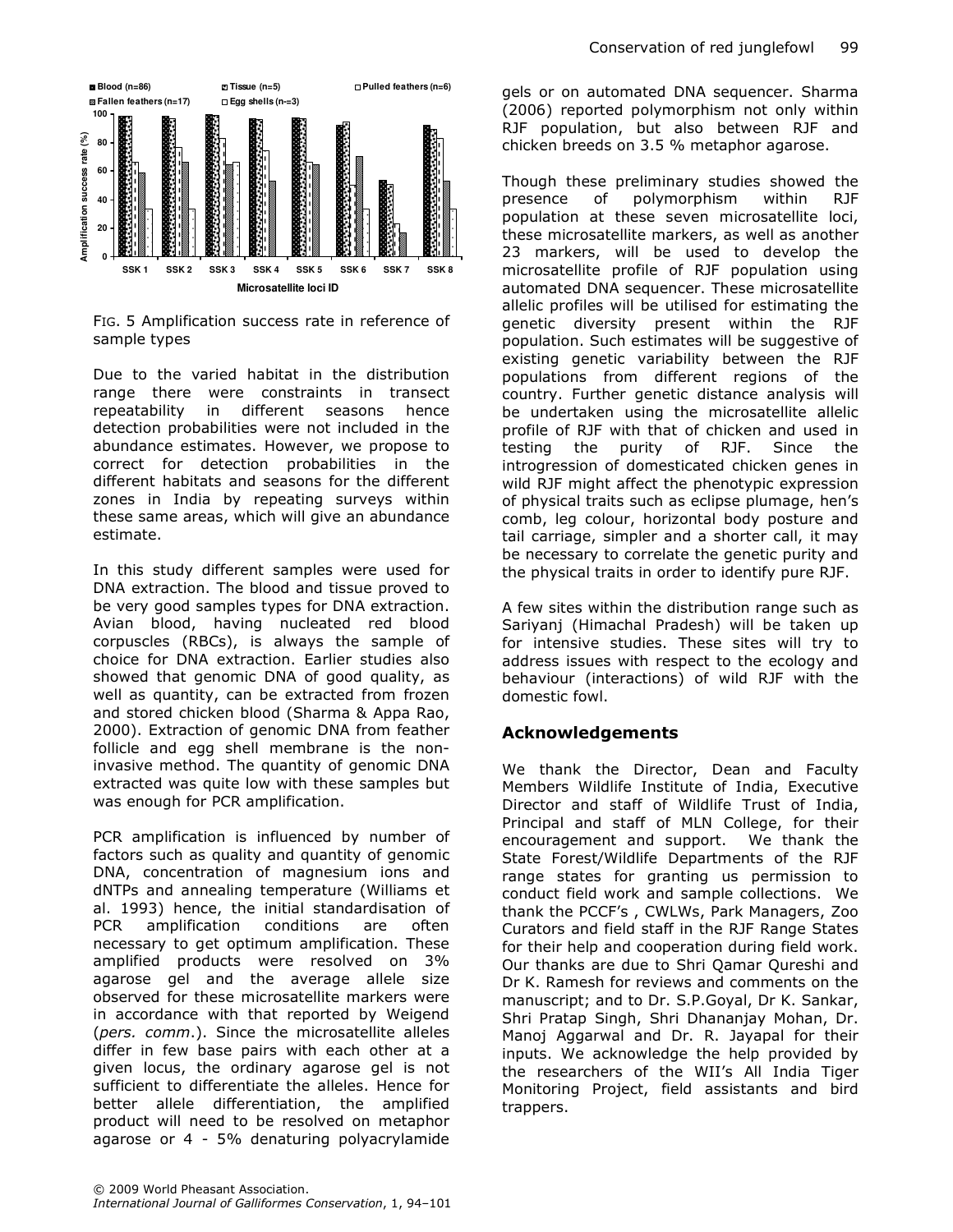# References

- ALI, S. & RIPLEY, S.D. (1983) Handbook of the Birds of India and Pakistan. Oxford University Press, Delhi.
- ANDERSSON, L., HALEY, C.S., ELLEGREN, H., KNOTT, S.A., JOHANSSON, M., ANDERSSON, K., ANDERSSON-EKLUND, L., EDFORS-LILJA, I., FREDHOLM, M., HANSSON, I., HÅKANSSON, J. & LUNDSTRÖM, K. (1994) Genetic mapping of quantitative trait loci for growth and fatness in pigs. Science, 263, 1771–1774.
- BIBBY, C.J., BURGESS, N.D. & HILL, D.A. (1992) Bird Census techniques. Academic Press Limited. London pp 114.
- BRISBIN, I.L. JR., PETERSON, T., OKHIMOTO, R. & AMATO, G. (2002) Characterisation of the Genetic Status of Population of Red Junglefowl. Journal of Bombay Natural History Society, 99, 217-223.
- HUME, A.O. & MARSHALL, C.H.T. (1879) The Game Birds of India, Burmah and Ceylon. 3 Vols. A. Acton, Calcutta.
- JOHNSGARD, P.A. (1986) The Pheasants of the World. Oxford University Press. New York. pp 300.
- KAUL, R., SHAH, J.N. & CHAKRABORTY, B. (2004) An assessment of important physical traits shown by some captive Red Junglefowl in India. Current Science, 87, 1498-1499.
- LIU, Y.P., WU, G.S.,YAO, Y.G., MIAO, Y.W., LUIKART, G., BAIG, M., PEREIRA, A.B., DING, Z.L., PALANICHAMY, M.G. & ZHANG, Y.P. (2006) Multiple maternal origins of chickens: Out of Asian jungles. Molecular Phylogenetics and Evolution, 38, 12-19.
- MACKEY, K., WILLIAMS, P., SEIM, S. & CHOMCZYNSKI, P. (1996) The use of DNAzol® for the rapid isolation of genomic DNA from whole blood. Biomedical Products Supplement, 13-15.
- MACKEY, K., STEINKAMP, A. & CHOMCZYNSKI, P. (1997) DNA Extraction from Small Blood Volumes and Single-Tube DNA Extraction and Amplification Using Blood Filter Cards. Molecular Biotechnology, 9, 1-5.
- MADGE, S. & MCGOWAN, P. (2002) Pheasants, Partridges and Grouse: A guide to the pheasants, partridges, quails, grouse, guineafowl, buttonquails and sandgrouse of the world. Christopher Helm Publication. London.
- MOREJOHN, G.V. (1968) Study of plumage of the four species of the genus Gallus. The Condor, 70, 56-65.
- NAGULA, V., VASUDEVA RAO, V., SRINIVASULU, C. & MANOHAR REDDY, V. (1997) Birds of Karimnagar (E) Forest Division. A potential corridor connecting Eturnagaram

WLS and Indravati National Park. Pavo, 35, 39-52.

- PETERSON, A.T. & BRISBIN, I.L. (1998) Genetic Endangerment of Wild Red Junglefowl Gallus gallus. Bird Conservation International, 8, 387-394.
- RAMESH, K. & KALSI, R.S. (2007) Techniques for Live Capture and Radio-telemetry of Galliformes (IN) Sathyakumar, S. and K. Sivakumar (Eds.). Galliformes of India. ENVIS Bulletin: Wildlife and Protected Areas, Vol. 10 (1). Wildlife Institute of India, Dehradun, India. Pp 193-200.
- SHARMA, D. & APPA RAO, K.B.C. (2000) Effect of storage of blood on quality and quantity of genomic DNA in poultry. Indian Journal Poultry Sciences, 35, 226-228.
- SHARMA, D. (2006) Annual progress report: Comparative genomic studies on wild and domesticated avian species. Submitted to the Department of Biotechnology, New Delhi.
- WILLIAM, J.G.K., HANFEY, M.K., RAFALSKI, J.A. & TINGEY, S.V. (1993) Genetic analysis using random amplified polymorphic DNA markers. Methods of Enzymology, 218, 705-740.

# Biographical sketches

MERWYN FERNANDES has a Masters in Wildlife Biology, currently working as a Research Fellow with the Wildlife Institute of India. His areas of interest include wildlife law and policies, urban landscapes and behaviour. MUKESH has a Masters in Biotechnology, currently working as a Research Fellow with the Wildlife Institute of India. His areas of interests include population genetics, conservation biology and wildlife forensics. S. SATHYAKUMAR has a Masters and D.Phil Degree in Wildlife Science and is currently a Scientist at the Wildlife Institute of India, Dehradun. He is interested in the ecology and conservation of high altitude wildlife, particularly mammals and pheasants and has been carrying out research on the Himalayan fauna since 1989. His subject interests include Habitat Ecology, Population Ecology and Quantitative Ecology. RAHUL KAUL has a Masters and D.Phil Degree in Zoology and is currently Director of Conservation Programmes at the Wildlife Trust of India, New Delhi. He is interested in the conservation of pheasants and other wildlife, particularly mammals in India. RAJIV S. KALSI has a Masters and D.Phil Degree in Zoology and is currently a Faculty in the Department of Zoology, M. L. N. College, Yamuna Nagar. He is interested in the conservation of birds and conservation